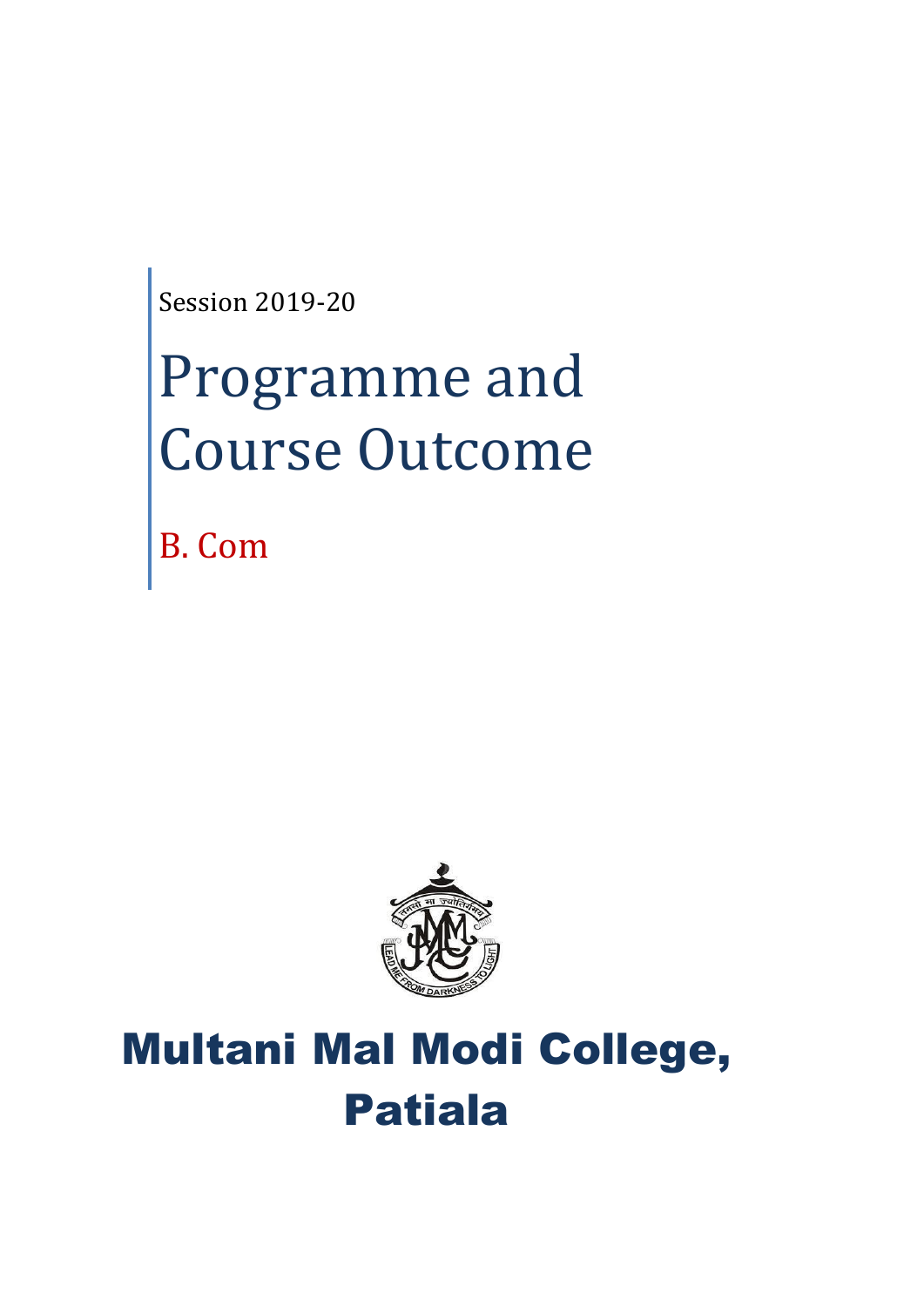## **Program Outcomes (POs)**

**PO1-** After completing three years of B.com, students will have a deep insight of fundamentals of commerce and other related disciplines like statistic, taxation, law, economics and finance.

**PO2-** The curriculum offers a numbers of courses to equip the students to face modern day challenges in field of business and profession.

**PO3**- The learners will acquire skills like communication, decision making and leadership qualities in solving day to day business affairs.

**PO4-** Students will have a comprehensive understanding of accounting skills, which can further be applied in their future careers and higher education.

**PO5-** The learners will involve in various practical work as tax consultant, audit assistant and other financial supporting services.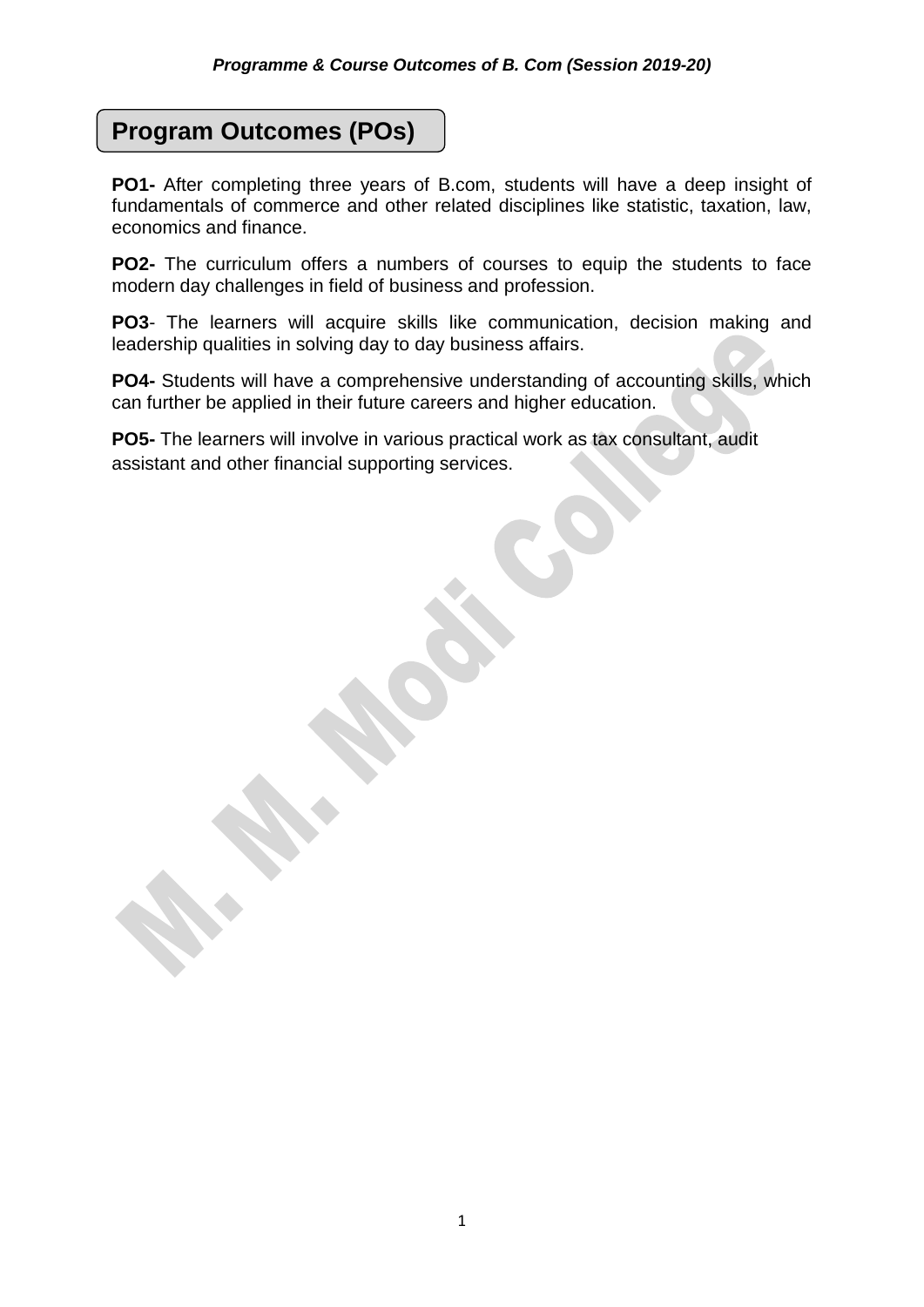## **Course Outcomes (COs)**

#### **B. Com - I**

#### **Semester-1st**

| Code          | <b>Course</b>                            |  |
|---------------|------------------------------------------|--|
| <b>BC 101</b> | Punjabi                                  |  |
| <b>BC 102</b> | <b>Communication Skills</b>              |  |
| <b>BC 103</b> | <b>Financial Accounting-I</b>            |  |
| <b>BC 104</b> | <b>Business Law-I</b>                    |  |
| <b>BC 105</b> | <b>Computer Applications in Business</b> |  |
| <b>BC 106</b> | Principles of Economics-1                |  |

#### Semester-2<sup>nd</sup>

| Code          | <b>Course</b>                  |
|---------------|--------------------------------|
| <b>BC 201</b> | Punjabi                        |
| <b>BC 202</b> | <b>Communication Skills</b>    |
| <b>BC 203</b> | <b>Financial Accounting-II</b> |
| <b>BC 204</b> | <b>Business Law-II</b>         |
| <b>BC 205</b> | <b>Business Mathematics</b>    |
| <b>BC 206</b> | Principles of Economics-II     |

#### **BC 101 Punjabi**

**CO1:** ਸਾਹਿਤਕ ਰਚਨਾਵਾਂ ਦੇਮਾਹਿਅਮ ਨਾਲ ਹਵਹਦਆਰਥੀਆਂ ਅੰ ਦਰ ਸਾਹਿਤਕ ਰੁਚੀਆਂ ਦਾ ਹਵਕਾਸ ਿੋਵੇਗਾ

- CO2: ਭਾਸ਼ਾ ਦੀ ਸਿਧਾਂਤਕ ਜਾਣਕਾਰੀ ਨਾਲ ਵਿਦਿਆਰਥੀ ਦੀ ਭਾਸ਼ਾਈ ਸਮਰੱਥਾ ਵਿਚ ਵਾਧਾ
- CO3: ਸਮਾਜਿਕ ਵਾਤਾਵਰਣ ਤੇ ਸਭਿਆਚਾਰਕ ਵਿਸ਼ਿਆਂ ਸਬੰਧੀ ਗਿਆਨ ਦੀ ਪ੍ਰਾਪਤੀ
- CO4: ਆਲੋਚਨਾਤਮਕ ਤੇ ਸਿਰਜਣਾਤਮਕ ਸੋਚ/ਪਹੰਚ ਦਾ ਵਿਕਾਸ
- CO5: ਮਨੁੱਖੀ ਹੋਂਦ ਦੇ ਸੰਕਟਾਂ ਦੀ ਨਿਸ਼ਾਨਦੇਹੀ ਅਤੇ ਉਹਨਾਂ ਦਾ ਯੋਗ ਹੱਲ ਲੱਭਣ ਦੇ ਸਮਰੱਥ ਹੋਣਾ
- CO6: ਵਿਦਿਆਰਥੀ ਆਪਣੇ ਵਿਚਾਰਾਂ ਨੂੰ ਲਿਖਿਤ ਅਤੇ ਮੌਖਿਕ ਰੂਪ ਵਿਚ ਵਿਅਕਤ ਕਰਨ ਦਾ ਹੁਨਰ
- **CO7:** ਪ੍ੰ ਜਾਬੀ ਭਾਸ਼ਾ ਦੀ ਹਵਆਕਰਨਕ ਮੁਿਾਰਤ ਨਾਲ ਹਕਸੇਵੀ ਿੋਰ ਭਾਸ਼ਾ ਨ ੰ ਆਸਾਨੀ ਨਾਲ ਗਰਹਿਣ/ਸਮਝਣ ਦੀ ਯੋਗਤਾ

#### **BC 102 & 202 Communication Skills**

#### **After completion of this course the student will be able to:**

**CO1:** understand cultural diversity and values of life.

- **CO2:** become well versed in effective business communication.
- **CO3:** develop clear and lucid writing skills
- **CO4:** approach ideas with a creative bent of mind.
- **CO5:** draft business correspondence effectively with great brevity and clarity.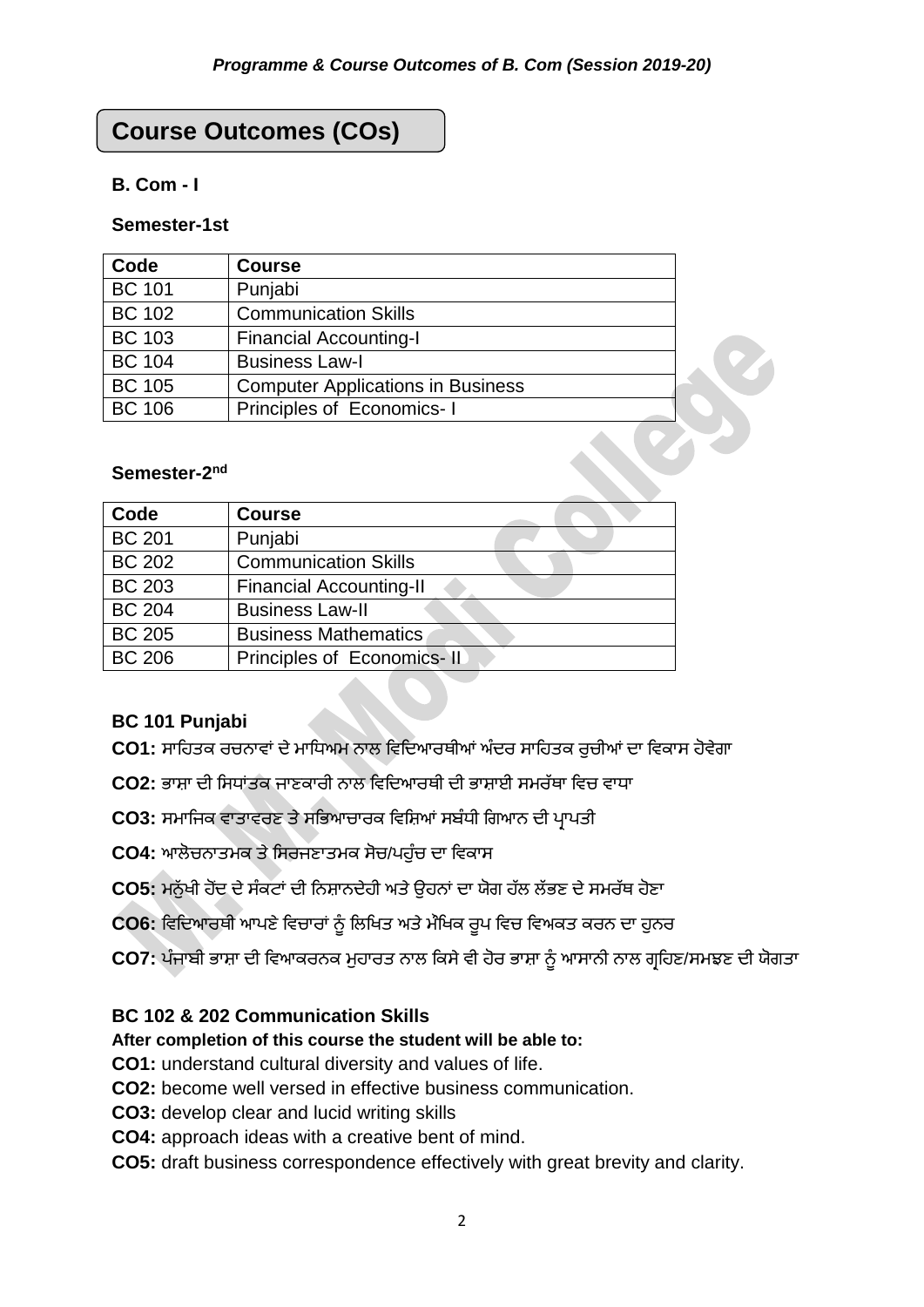**CO6:** relate with the nuances of business strategies and organisation with familiarity. **CO7:** enhance their employability by developing effective verbal communication skills

#### **BC 103 & 203 FINANCIAL ACCOUNTING-I& 11**

#### **After completion of this course the student will be able to:**

**CO1**: Acquire conceptual knowledge of basics of accounting, prepare ledger accounts and do journal entries accordingly.

**CO2**: Equip with the knowledge of accounting process and prepare financial statements in accordance with appropriate standards.

**CO3**: Prepare Bank Reconciliation Statement from incomplete statements of Cash book and Pass Book.

**CO4**: Understand Partnership accounts for admission, retirement, death of partner and dissolution of Partnership Firm.

**CO5**: Understand the meaning of Hire- Purchase, Branch, Department and Consignment and also the preparation of the related accounts.

**CO6**: Apply previously acquired accounting and computer skills by using software Tally.ERP.9.0

#### **BC 104 & 204 BUSINESS LAW-I & II**

#### **After completing this course the students will be able to:**

**CO1:** Appreciate the relevance of Law of Contract Act for an individual as well as for business houses along with the significance of forming, performing and discharging written and verbal contracts and agreements.

**C02:** Acquire knowledge about entering into special contracts like indemnity, guarantee, bailment, pledge and agency including the remedies available to the parties for the breach of contracts.

**CO3:** Hold grip on basics of Sales of Goods Act including conditions, warranties, sale by auction and hire purchase agreements and Partnership Act that consists of nature, types, registration process, rights, duties, authorities and dissolution defined under the act.

**C04:** Gain knowledge about the contents like features, agreements and incorporation by registration covered under The Limited liability Partnership Act.

**CO5:** Understand the significance of negotiable instruments like promissory note, bill of exchange and cheques in the day to day life and business under Negotiable Instrument Act.

**C06:** Understand the legal framework under the Consumer Protection Act and the procedure to seek justice under grievance redressal machinery and get deep insight into the Patent Act

**C07:** Acquire knowledge about the provisions of Factories Act regarding health, safety and welfare of workers with additional provisions regarding employment of women, young person and Children.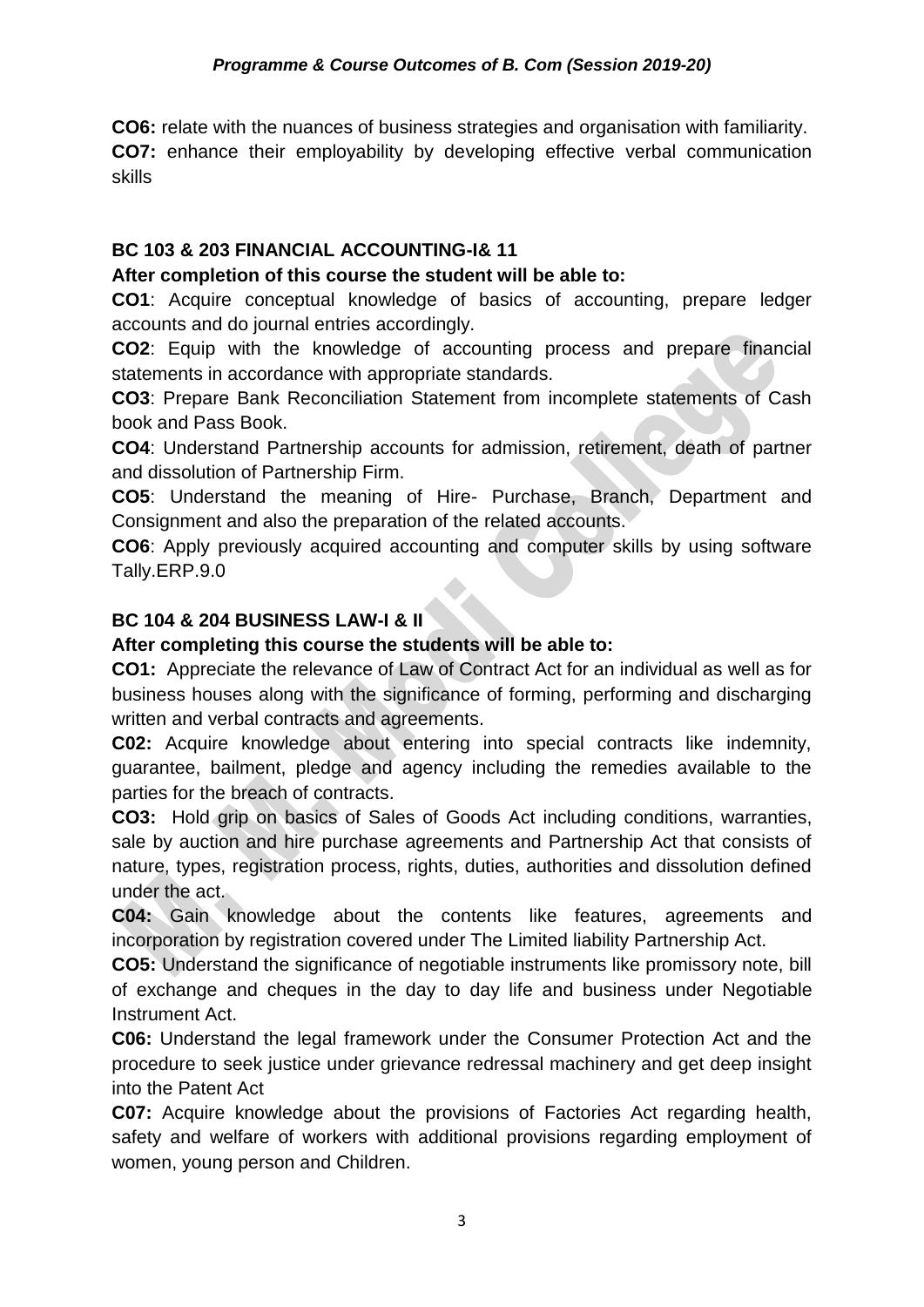**C08:** Comprehend the purpose behind establishment of Right to Information Act and IT Act that describes objectives, penalties, powers, functions and the role of State, central and information commissions to handle appeals and grievances.

#### **BC 105 COMPUTER APPLICATION FOR BUSINESS**

#### **After Completion of this Course the student will be able to:**

**CO1:** Understand the Practical aspects of MS-Windows 7

**CO2:** Learn the MS-Office 2007 including Ms-Word, Ms-PowerPoint, Ms-Excel and their utility in writing document, creating spreadsheet, preparation PowerPoint presentation

**CO3:** Learn working of computer system & its parts

**CO4:** Learn Number system and technique to represent computer system architecture, every value that you are saving and getting into/from computer memory

#### **BC 106 & 206 PRINCIPLES OF ECONOMICS I & II**

#### **After completion of this course the student will be able to:**

**CO1**: Understand theories and principles in microeconomics including demand theory, elasticity of demand and consumer equilibrium with utility and indifference curve analysis.

**CO2:** Analyse the relationship between inputs used in production and the resulting output and cost, integrate the concepts of price and output decisions of firms and industry under various market structure.

**CO3:** Understand theories and principles in macroeconomics including national income, models of employment and output determination, consumption function and investment multiplier.

**CO4:** Assess business fluctuations, expansions and recessions, long term macroeconomic growth trends and concept of Inflation.

**CO5:** Apply these principles to analyze economic issues.

**CO6:** Communicate effectively using written and oral arguments about specific economic issues.

#### **BC 201 Punjabi**

CO1: ਵਿਆਕਰਨਕ ਪੱਧਰ ਉੱਤੇ ਪੰਜਾਬੀ ਭਾਸ਼ਾ ਨੂੰ ਸ਼ੁੱਧ ਰੂਪ ਵਿਚ ਉਚਾਰਨ, ਲਿਖਣ ਅਤੇ ਪੜ੍ਹਨ ਦਾ ਹੁਨਰ

CO2: ਪੰਜਾਬੀ ਭਾਸ਼ਾ ਦੇ ਸ਼ਬਦ ਨਿਰਮਾਣ ਪ੍ਰਬੰਧ ਦਾ ਗਿਆਨ

CO3: ਵੱਖ ਵੱਖ ਉਪਭਾਸ਼ਾਵਾਂ ਦੀ ਵੱਖਰਤਾ ਰਾਹੀਂ ਪੰਜਾਬ ਦੀ ਭਾਸ਼ਾਈ ਭਿੰਨਤਾ ਤੇ ਵਿਸ਼ਾਲਤਾ ਦਾ ਗਿਆਨ

CO4: ਵਿਭਿੰਨ ਸਮਾਜਿਕ, ਰਾਜਨੀਤਕ, ਧਾਰਮਿਕ ਮੁੱਦਿਆਂ ਸਬੰਧੀ ਵਿਚਾਰਾਂ ਦੇ ਨਿਰਮਾਣ ਦੀ ਸਮਰੱਥਾ ਵਿਚ ਵਾਧਾ

**CO5:** ਮੁਕਾਬਲੇਦੀਆਂ ਪ੍ਰੀਹਖਆਵਾਂ ਹਵਚ ਸਿਾਇਕ

**CO6:** ਸਮਾਹਜਕ ਹਰਸ਼ਹਤਆਂ ਹਵਚ ਭਾਵਾਂ ਦੀ ਸਰਲ ਪ੍ੇਸ਼ਕਾਰੀ ਹਨਜੀ ਹਚੱ ਠੀ-ਪ੍ੱ ਤਰ ਰਾਿੀਂ ਕਰਨ ਦੀ ਯੋਗਤਾ

CO7: ਵਪਾਰਕ ਪੱਤਰ ਵਿਹਾਰ ਰਾਹੀਂ ਵਪਾਰਕ ਪੱਧਰ 'ਤੇ ਸੰਚਾਰ ਸਮਰੱਥਾ ਦਾ ਵਿਕਾਸ

CO8 ਭਾਸ਼ਾ ਦੇ ਵਿਭਿੰਨ ਰੂਪਾਂ ਨੂੰ ਸਮਝ ਕੇ ਸਮਾਜ ਵਿੱਚ ਪ੍ਰਭਾਵਸ਼ਾਲੀ ਰੂਪ ਵਿੱਚ ਵਿਚਰਨ ਦੀ ਯੋਗਤਾ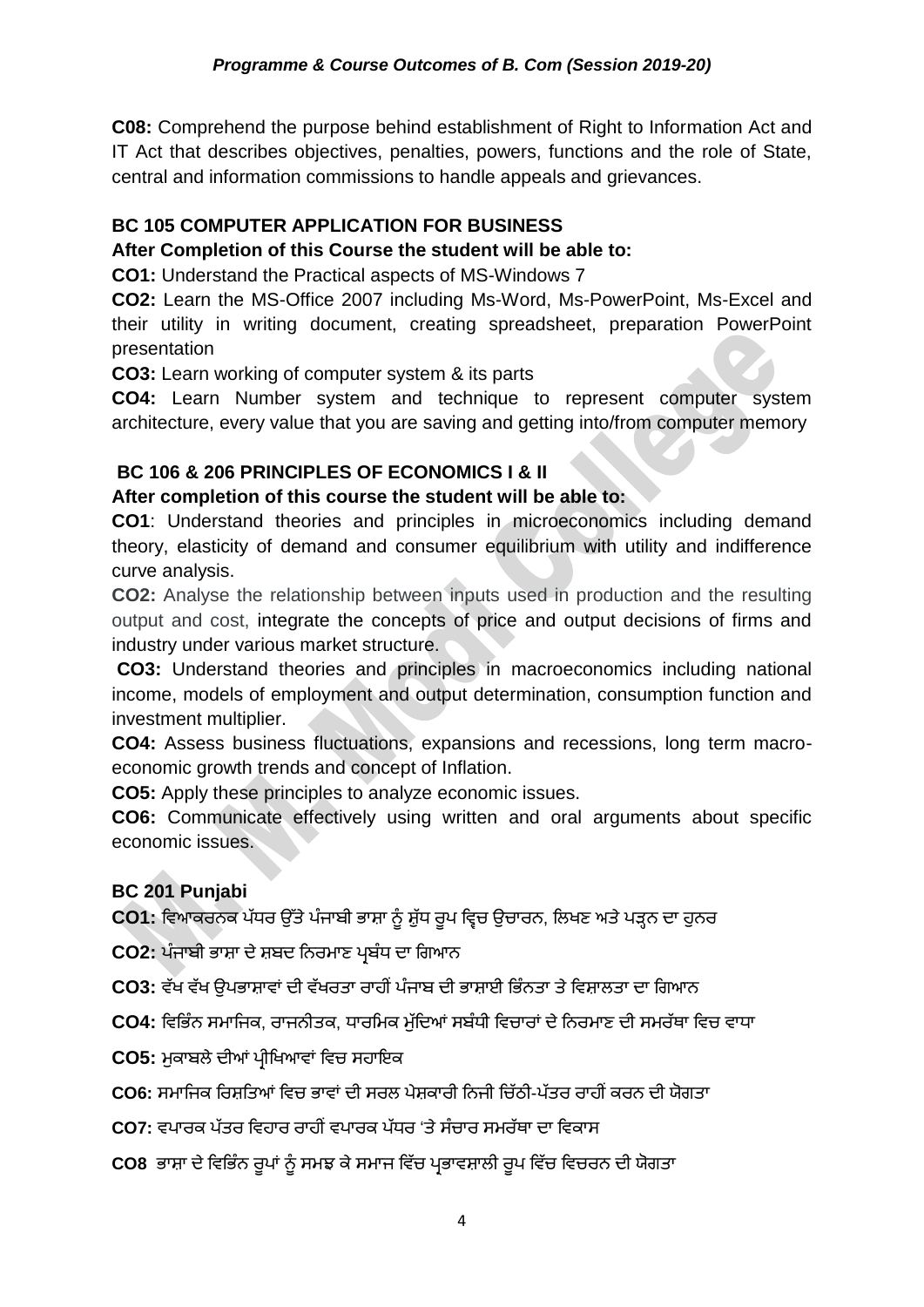**CO9:** ਭਾਸ਼ਾ ਦੀ ਸਮਰੱਥਾ ਪ੍ਛਾਣ ਕੇਅੰ ਦਰਲੀ ਯੋਗਤਾ ਦਾ ਸਿੀ ਪ੍ਰਯੋਗ ਕਰਨਾ

**CO10:** ਸਾਹਿਤਕ ਰਚਨਾਵਾਂ ਦੇਮਾਹਿਅਮ ਨਾਲ ਹਵਹਦਆਰਥੀਆਂ ਅੰ ਦਰ ਸਾਹਿਤਕ ਰੁਚੀਆਂ ਦਾ ਹਵਕਾਸ ਿੋਵੇਗਾ

#### **BC 205 Business Mathematics**

**CO1:** To analyse and demonstrate mathematical skills which is required in mathematical intensive areas in economics and business.

**CO2:** Learn about mathematical applications in commerce, finance, economics etc.

**CO3:** Apply the knowledge in mathematic in solving business problems.

**CO4:** Use simple and compound interest to do business calculations such as value of money, present value and future value and will be able to differentiate which math method should be used for different problems.

**CO5:** Use differential calculus to solve problems of finding maximum profits and minimum cost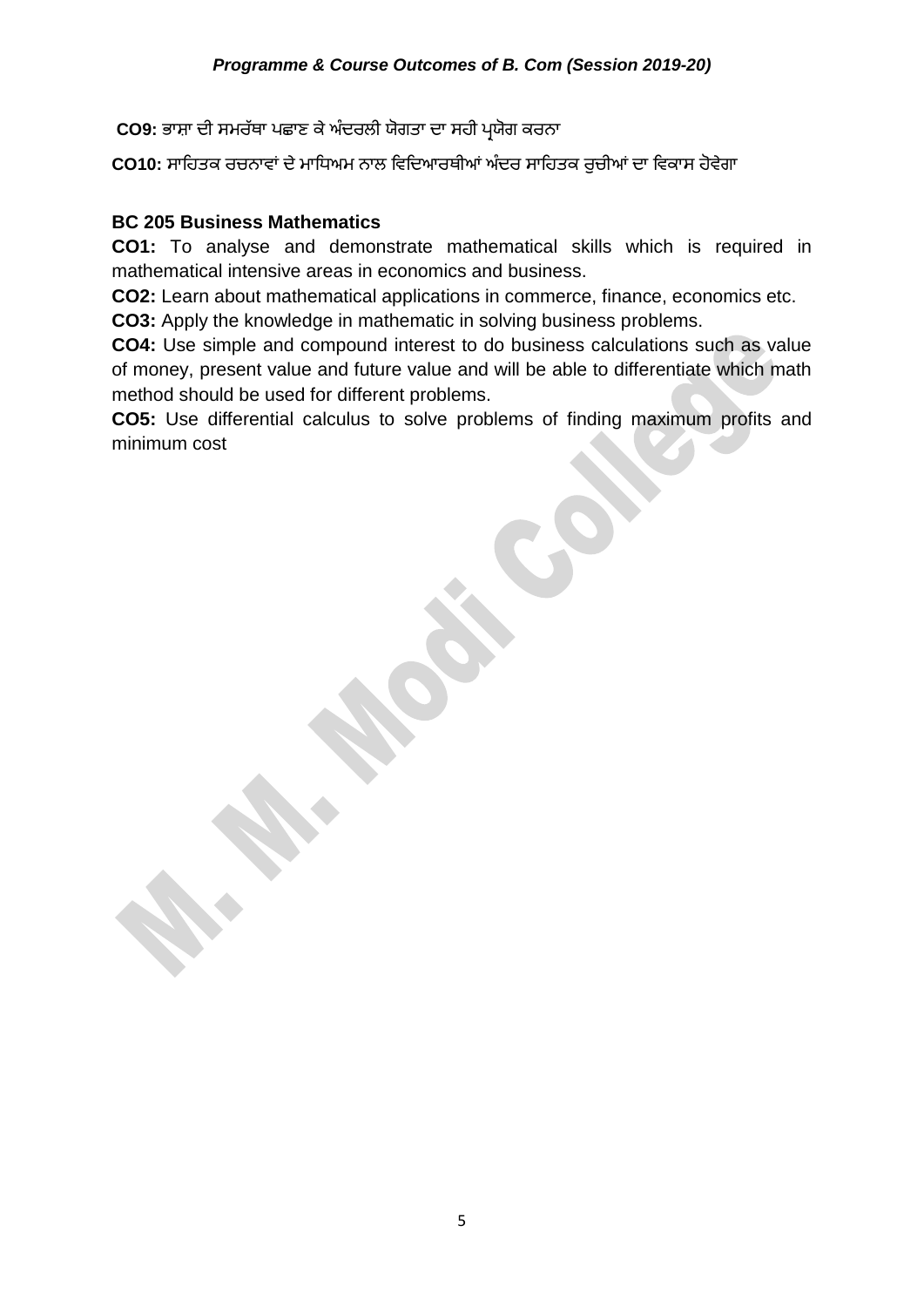# **Course Outcomes (COs)**

#### **B. Com - II**

#### **Semester-3rd**

| 9999.9. 9. 9  |                                          |  |
|---------------|------------------------------------------|--|
| Code          | <b>Course</b>                            |  |
| <b>BC 301</b> | Punjabi                                  |  |
| <b>BC 302</b> | <b>Communication Skills</b>              |  |
| <b>BC 303</b> | <b>Principles of Business Management</b> |  |
| <b>BC 304</b> | Corporate Accounting - I                 |  |
| <b>BC 305</b> | Income Tax - I                           |  |
| <b>BC 306</b> | <b>Business Statistics</b>               |  |

#### **Semester-4 th**

| Semester-4th  |                             |  |
|---------------|-----------------------------|--|
| Code          | <b>Course</b>               |  |
| <b>BC 401</b> | Punjabi                     |  |
| <b>BC 402</b> | <b>Communication Skills</b> |  |
| <b>BC 403</b> | <b>Company Law</b>          |  |
| <b>BC 404</b> | Corporate Accounting - I    |  |
| <b>BC 405</b> | Income Tax - I              |  |
| <b>BC 406</b> | <b>Operation Research</b>   |  |

#### **BC 301 Punjabi**

**CO1:** ਹਵਹਦਆਰਥੀਆਂ ਨ ੰ ਗੌਰਵਮਈ ਇਹਤਿਾਸ ਦਾ ਹਗਆਨ ਿੋਵੇਗਾ

CO2: ਸਾਹਿਤਕ ਰੁਪਾਕਾਰ ਨਾਵਲ ਰਾਹੀਂ ਜ਼ਿੰਦਗੀ ਦੀ ਵਿਸ਼ਾਲਤਾ ਨੂੰ ਸਮਝਣ ਦੀ ਯੋਗਤਾ ਦਾ ਵਿਕਾਸ

CO3: ਵਾਕ ਬਣਤਰ ਦੇ ਗਿਆਨ ਰਾਹੀਂ ਵਿਦਿਆਰਥੀ ਆਪਣੇ ਭਾਵਾਂ ਦਾ ਸੰਚਾਰ ਸਚੱਜੇ ਢੰਗ ਨਾਲ ਕਰ ਸਕਣਗੇ

**CO4:** ਵਪ੍ਾਰਕ ਅਦਾਹਰਆਂ ਹਵਚ ਦਫ਼ਤਰੀ ਕੰ ਮਕਾਜ ਹਵਚ ਵਰਤੀ ਜਾਂਦੀ ਰਾਜ ਭਾਸ਼ਾ ਪ੍ੰ ਜਾਬੀ ਦੀ ਤਕਨੀਕੀ ਜਾਣਕਾਰੀ ਰਾਿੀਂ

ਰੁਜ਼ਗਾਰ ਸੰਭਾਵਨਾਵਾਂ ਵ੍ਵਿਚ ਵਾਧਾ

CO5: ਸਾਹਿਤਕ ਰੁਪਾਂ ਦੀ ਸਿਧਾਂਤਕ ਸਮਝ ਦੇ ਨਾਲ ਉਹ ਵੱਖ ਵੱਖ ਸਾਹਿਤ ਰੁਪਾਂ ਵਿਚ ਸਾਹਿਤ ਰਚਣ ਦੇ ਯੋਗ ਹੋਣਗੇ

CO6: ਸਾਹਿਤਕਾਰ ਦੇ ਜੀਵਨ ਸਫ਼ਰ ਦਾ ਗਿਆਨ ਵਿਦਿਆਰਥੀਆਂ ਨੂੰ ਰਚਨਾਕਾਰ ਦੇ ਸਾਹਿਤਕ ਦ੍ਰਿਸ਼ਟੀਕੋਣ ਨੂੰ ਸਮਝਣ

ਵਿਚ ਸਹਾਈ ਹੋਵੇਗਾ

#### **BC 302 & 402 Communication Skills**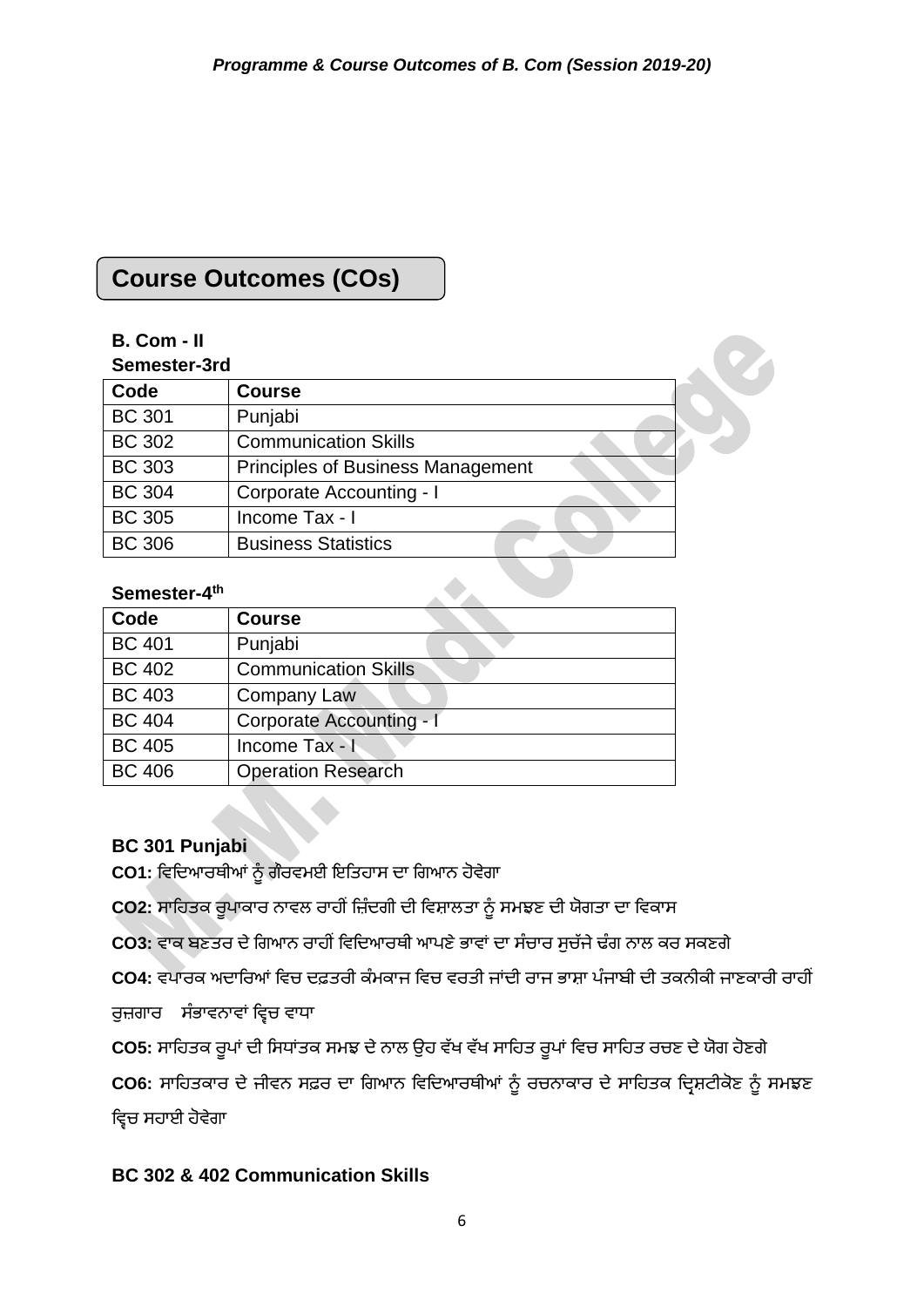#### *Programme & Course Outcomes of B. Com (Session 2019-20)*

**CO1:** develop overall linguistic competence and communication skills.

**CO2:** understand and be aware of cultural diversities and problems of the world.

**CO3:** make abstracts and summaries of business proposals.

**CO4:** communicate in an ethical manner.

**CO5:** demonstrate effective verbal and non-verbal skills through presentations.

**CO6:** Participate in brainstorming sessions in a business organisation.

**CO7:** gain proficiency in soft skills required for national and global placements.

#### **BC 303 PRINCIPLES OF BUSINESS MANAGEMENT**

#### **After completion of this course the student will be able to:**

**CO1**: define the meaning, scope, significance, functions and process of management.

**CO2:** list the characteristics, process and types of plans and understand the difference between delegation and decentralisation of authority and types of organisation structure.

**CO3:** have an insight of the process of recruitment, selection and various types of training provided to the employee.

**CO4:** learn various theories of motivation and leadership and types of leadership styles along with importance of communication and Co-ordination.

#### **BC 304 & 404 CORPORATE ACCOUNTING-I & II**

#### **After completion of this course the student will be able to:**

**CO1:** Acquire knowledge of corporate accounts, accounting standards and to describe various practices and procedures related to Company Act, 2013.

**CO2:** Understand the basic structure and redemption of share capital and debentures, ability to grasp knowledge of right issue and bonus share.

**CO3:** Develop ability to understand underwriting of shares, preparation of income statement, position statement and consolidate balance sheet for holding company.

**CO4:** Learn Accounting Standard-14 that helps them to know the process of Amalgamation and Internal reconstruction, interpretation and preparation of liquidation final accounts.

**CO5:** Enlarge capability to understand the concept and preparation of accounts related to banking and insurance company, calculation of profit prior to incorporation.

#### **BC 305 & 405 INCOME TAX LAW-I & II**

#### **After completing this course the students will be able to:**

**CO1**: Define the procedure of direct tax assessment.

**CO2**: identify the five heads in which income can be categorised

**CO3**: understand clubbing provisions, aggregation of income after set-off and carry forward of losses.

**CO4**: compute total income and define tax complicacies and structure.

**CO5**: learn about appeal & revision, tax penalties, offences and prosecutions.

#### **BC 306 BUSINESS STATISTICS**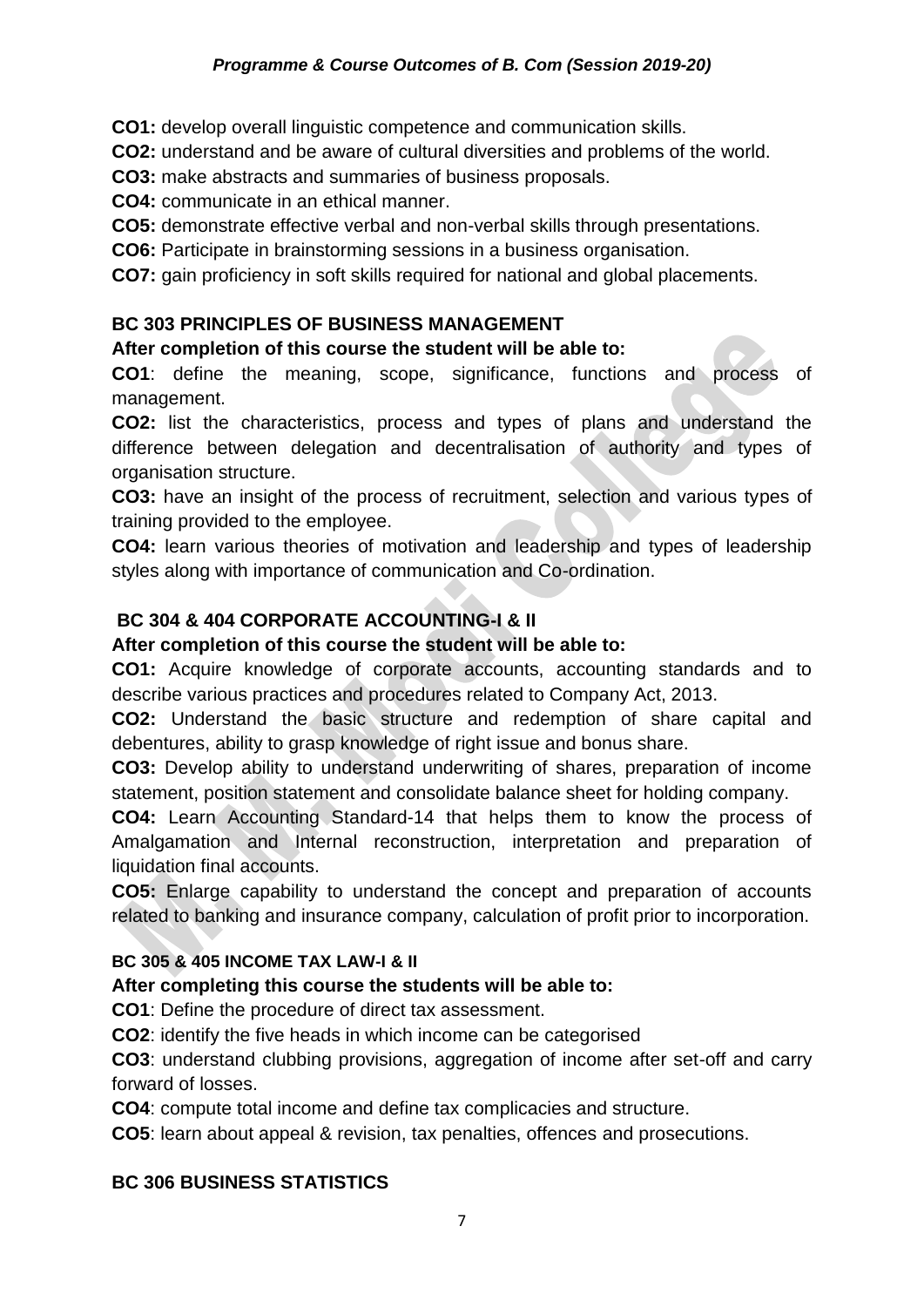#### *Programme & Course Outcomes of B. Com (Session 2019-20)*

#### **After completion of this course the student will be able to:**

**CO1:** understand basic concepts of Statistics such as collection of data, tabular and graphical representation of data.

**CO2:** calculate Measures of Central Tendency, Dispersion, Correlation and Regression analysis.

**CO3:** analyze time series and its trend including seasonal indices.

**CO4:** solve the problems relating to Index number.

**CO5:** understand the concept relating to forecasting, and they would be able to forecast the demand and sales of companies or industries.

#### **BC 401 Punjabi**

**CO1:** ਕਹਵਤਾ ਨ ੰ ਪ੍ੜ੍ਹਹਦਆਂ ਹਵਹਦਆਰਥੀਆਂ ਅੰ ਦਰ ਸਾਹਿਤਕ ਰੁਚੀ ਦਾ ਹਵਕਾਸ ਿੋਵੇਗਾ

**CO2:** ਕਹਵਤਾ ਹਵਹਦਆਰਥੀਆਂ ਦੀ ਕਲਪ੍ਨਾ ਸ਼ਕਤੀ ਦਾ ਹਵਕਾਸ ਕਰੇਗੀ

**CO3:** ਕਹਵਤਾ ਦੁਆਰਾ ਹਵਹਦਆਰਥੀਆਂ ਸ਼ਬਦ ਦੀ ਸਮਰੱਥਾ ਅਤੇਪ੍ਰਤਾਂ ਬਾਰੇਸਿੀ ਅਰਥਾਂ ਹਵਚ ਜਾਣਨਗੇ।

CO4: ਵਿਦਿਆਰਥੀਆਂ ਨੰ ਸਾਹਿਤਕ ਲਹਿਰਾਂ ਦਾ ਗਿਆਨ ਉਹਨਾਂ ਦੀ ਸਾਹਿਤਕ ਸਿਰਜਣਾ ਦੇ ਹਨਰ ਨੰ ਨਿਖਾਰੇਗਾ

CO5: ਪੰਜਾਬੀ ਭਾਸ਼ਾ ਦਾ ਪਿਛੋਕੜ ਦਾ ਗਿਆਨ ਵਿਦਿਆਰਥੀਆਂ ਨੂੰ ਮਾਂ ਬੋਲੀ ਪੰਜਾਬੀ ਦੇ ਮਾਣਯੋਗ ਮੁੱਲਾਂ ਨਾਲ ਜੋੜੇਗਾ

CO6: ਗੁਰਮੁਖੀ ਲਿੱਪੀ ਦੀ ਵਿਕਾਸ ਪ੍ਰਕਿਰਿਆ ਬਾਰੇ ਪੜ੍ਹਦੇ ਹੋਏ ਵਿਦਿਆਰਥੀ ਭਾਸ਼ਾ ਅਤੇ ਲਿੱਪੀ ਦੇ ਆਪਸੀ ਸਬੰਧਾਂ ਨੂੰ

ਸਮਝਣਗੇ

**CO7:** ਹਲੱ ਪ੍ੀ ਨ ੰ ਸਮਝਣ ਤੋਂਬਾਅਦ ਭਾਸ਼ਾ ਦੀ ਸਮਰਥਾ ਪ੍ਛਾਨਣ ਦੇਯੋਗ ਿੋਣਗੇ

CO8: ਸਮਾਜਿਕ ਰਾਜਸੀ ਅਕਾਦਮਿਕ ਹਾਲਤਾਂ ਪ੍ਰਤੀ ਆਪਣੀ ਸੰਵੇਦਨਾ ਤੇ ਸਮਝ ਵਿਅਕਤ ਕਰਨ ਦੇ ਕਾਬਿਲ ਹੋਣਗੇ

#### **BC 403 COMPANY LAW**

#### **After completion of this course the student will be able to:**

**CO1**: Understand the background of new companies Act, 2013 and kinds of companies.

**CO2:** Acknowledge and explicate the three important documents for incorporation and commencement of Business of Company: Memorandum of Association, Articles of Association and Prospectus.

**CO3:** Specify various types of shares and share capital and elucidate the alteration of MOA, AOA and consequences of misrepresentation in prospectus.

**CO4:** Recognize the powers and duties of directors and know various forms of winding up of company.

#### **BC 406 OPERATIONS RESEARCH**

#### **After completing this course, the students will be able to:**

**CO1:** Understand concepts, scope and techniques of operations research for business decision making.

**CO2:** Appropriately formulate linear programming models and application of OR techniques to solve these Linear programming problems.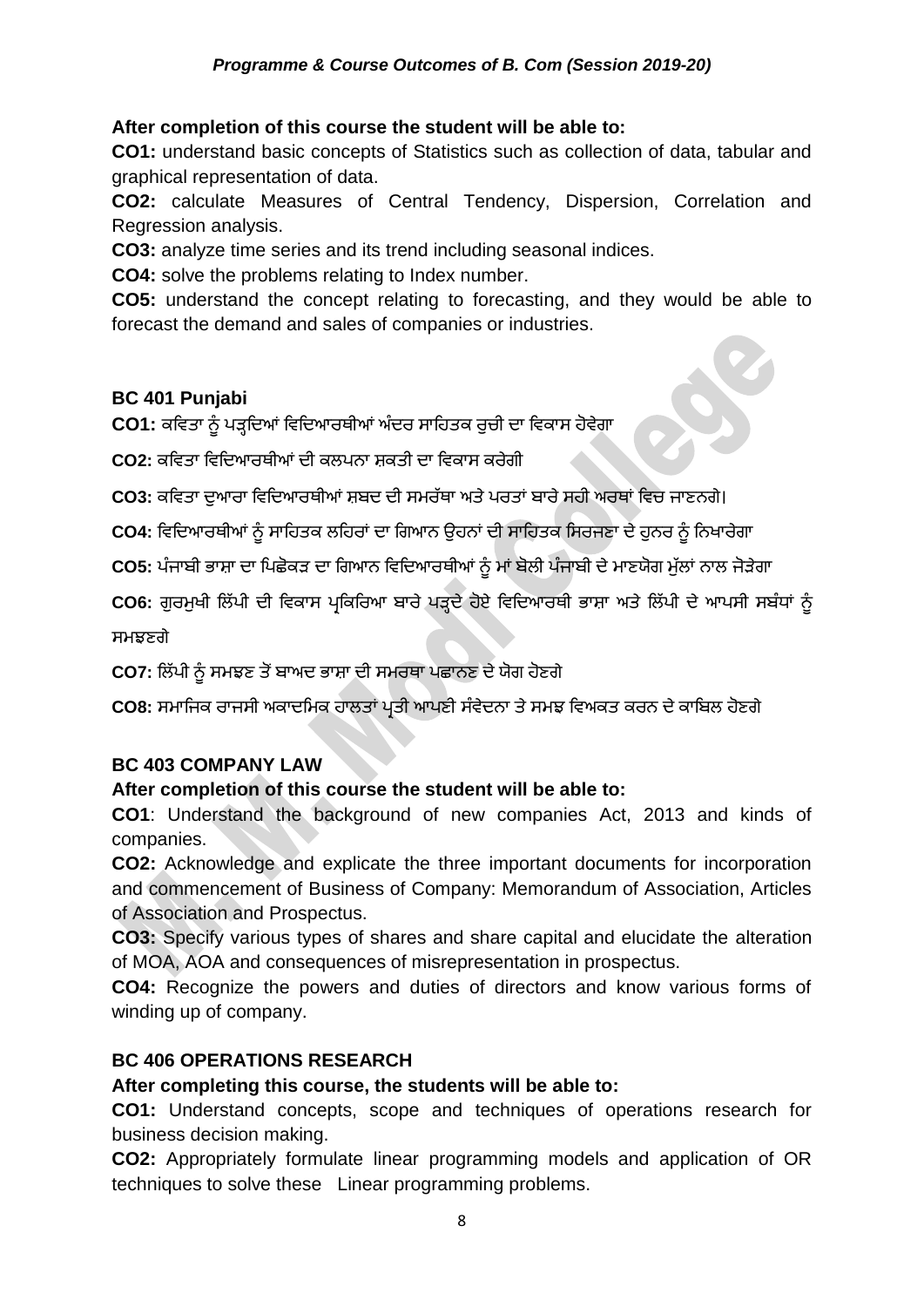**CO3**: Propose the strategy using decision making method under uncertainty and game theory.

**CO4:** Understand and interpret variety of problems such as assignment, transportation and travelling salesman, etc.

**CO5:** Solve multilevel decision problems and simulate different real-life probabilistic situations using Monte Carlo simulation techniques.

# **Course Outcomes (COs)**

#### **B. Com - III**

#### **Semester- 5th**

| Code          | <b>Course</b>                  |  |
|---------------|--------------------------------|--|
| <b>BC 501</b> | Punjabi                        |  |
| <b>BC 502</b> | <b>Management Accounting-I</b> |  |
| <b>BC 503</b> | <b>Cost Accounting-I</b>       |  |
| <b>BC 504</b> | <b>Indirect Taxes</b>          |  |
| <b>BC 505</b> | Auditing                       |  |
| <b>BC 506</b> | <b>Corporate Finance</b>       |  |

#### **Semester- 6 th**

| Code          | <b>Course</b>                          |
|---------------|----------------------------------------|
| <b>BC 601</b> | Punjabi                                |
| <b>BC 602</b> | <b>Management Accounting-II</b>        |
| <b>BC 603</b> | <b>Cost Accounting-II</b>              |
| <b>BC 604</b> | <b>Business Environment</b>            |
| <b>BC 605</b> | <b>Entrepreneurship and Governance</b> |
| <b>BC 606</b> | <b>Financial Planning</b>              |

#### **BC 501 Punjabi**

CO1: ਵਿਦਿਆਰਥੀਆਂ ਅੰਦਰ ਸਾਹਿਤ ਦੇ ਪ੍ਰਯੋਜਨ ਅਤੇ ਤੱਤਾਂ ਦੀ ਜਾਣਕਾਰੀ ਸਿਰਜਣਾਤਮਕ ਰੁਚੀਆਂ ਦਾ ਵਿਕਾਸ ਕਰੇਗੀ

CO2: ਸਾਹਿਤਕ ਰੁਪਾਕਾਰ ਨਾਵਲ ਰਾਹੀਂ ਜ਼ਿੰਦਗੀ ਦੀ ਵਿਸ਼ਾਲਤਾ ਅਤੇ ਮਨੁੱਖੀ ਅਸਤਿਤਵ ਦੇ ਸਮਕਾਲੀ ਅਤੇ ਚਿਰਕਾਲੀ

ਸੰਕਟਾਂ ਨੂੰ ਸਮਝਣ ਦੀ ਯੋਗਤਾ ਦਾ ਵਿਕਾਸ

CO3: ਨਾਵਲ ਰੂਪਾਕਾਰ ਰਾਹੀੰ ਜੀਵਨ ਸਰੋਕਾਰਾਂ ਦੀ ਪੇਸ਼ਕਾਰੀ ਵਿਦਿਆਰਥੀਆਂ ਅੰਦਰ ਮਾਨਵੀ ਸੰਵੇਦਨਾ ਨੂੰ ਜਗਾਏਗੀ

CO4: ਪੰਜਾਬੀ ਭਾਸ਼ਾ ਦੇ ਸਿਧਾਂਤਕ ਸੰਕਲਪਾਂ ਦੀ ਜਾਣਕਾਰੀ ਵਾਹਰਕ ਭਾਸ਼ਾ ਦੇ ਸੰਗਠਨ ਨੂੰ ਸਮਝਣ ਵਿਚ ਸਹਾਈ ਹੋਵੇਗਾ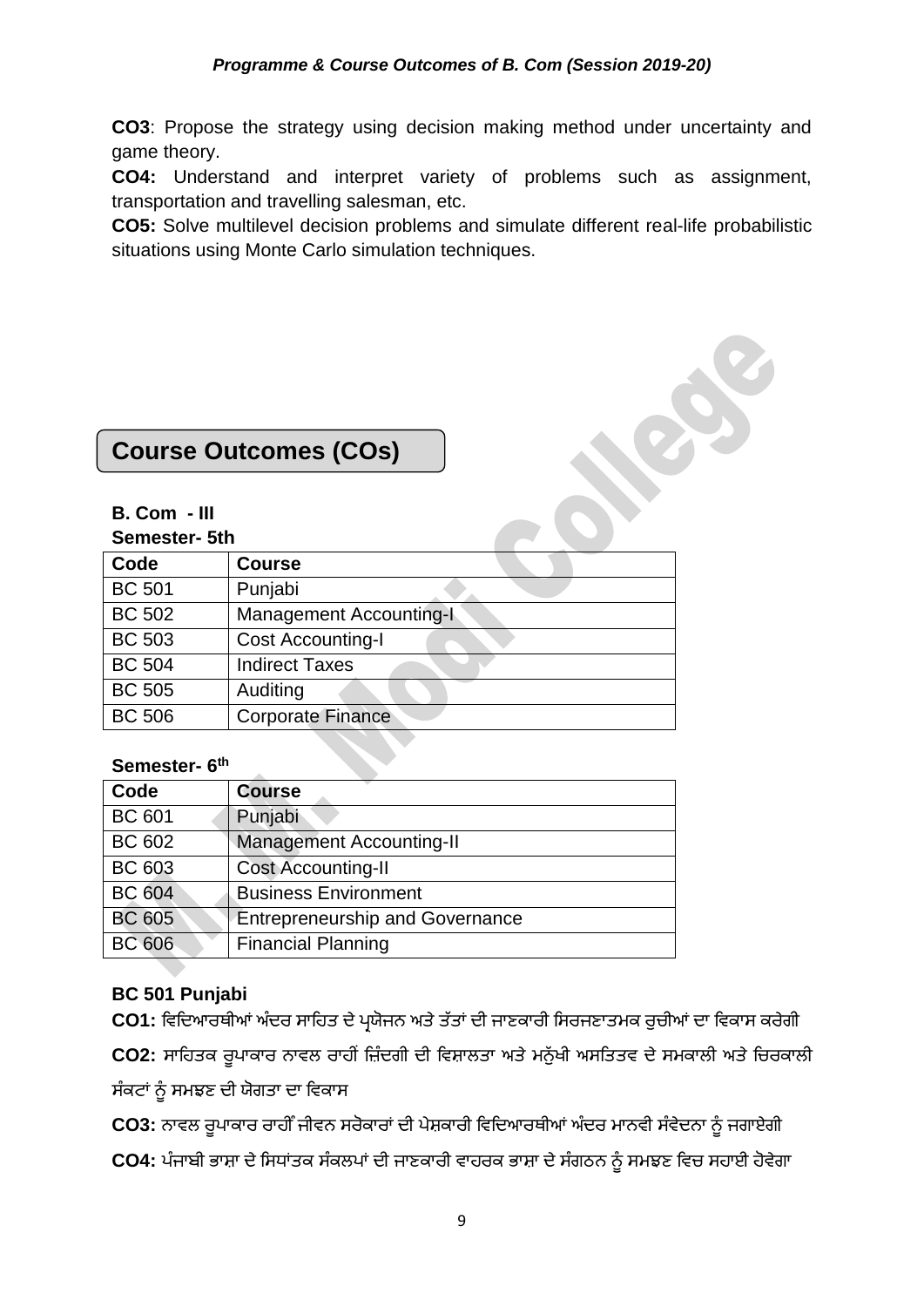**CO5:** ਹਵਹਭੰ ਨ ਸਮਾਹਜਕ ਸਹਭਆਚਰਕ ਤੇਵਾਤਾਵਰਨਕ ਹਵਹਸ਼ਆਂ ਦਾ ਹਗਆਨ ਮੁਕਾਬਲੇਦੀਆਂ ਪ੍ਰੀਹਖਆਵਾਂ ਹਵਚ ਸਿਾਇਕ

#### **BC 502 & 602 MANAGEMENT ACCOUNTING-I & II**

#### **After completing this course, the students will be able to***:*

**CO1:** Apply management accounting and its objectives in facilitating decision making.

**CO2:** Give proper idea on financial statement analysis from practical point of view.

**CO3:** Prepare Cash Flow and Funds Flow statements this helps them in planning for intermediate and long-term finances.

**CO4:** Calculate various accounting ratios and analyse and interpret the liquidity, solvency, turnover and profitability by these ratios.

**CO5:** Develop the know-how and concept of marginal costing with practical problems and applications of Marginal costing.

**CO6:** Acquaint the meaning and types of Budgets and the concept of budgetary control.

#### **BC 503 & 603 COST ACCOUNTING-I & II**

#### **After completion of this course the student will be able to:**

**CO1:** acquire in depth indulgent of cost accounting principles for identification, analysis and interpretation of cost components and ascertainment using various costing methods and procedures.

**CO2:** understand the basic structure of cost accounting and cost related concepts, preparation of cost sheet along with elements of cost, analyse and evaluate information related to material, labour and overhead costs.

**CO3:** develop ability to understand and calculate the cost through FIFO, LIFO and Average Method, cost determination through apportionment and absorption of overheads, over valuation and under valuation of overheads.

**CO4:** learn reconciliation of cost and financial account that help them to find out any discrepancies and error arising from cost accounts and to understand the basic fundaments of unit costing, identification of difference between job and contract costing.

**CO5:** enlarge capability to comprehend and calculate equivalent production, structure of process costing; identify the disparity between traditional costing and activity base costing.

#### **BC 504 INDIRECT TAXES**

#### **After completion of this course the student will be able to:**

**CO1:** Understand the comprehensive structure of GST along with basic principles underlying the indirect system of taxation in India.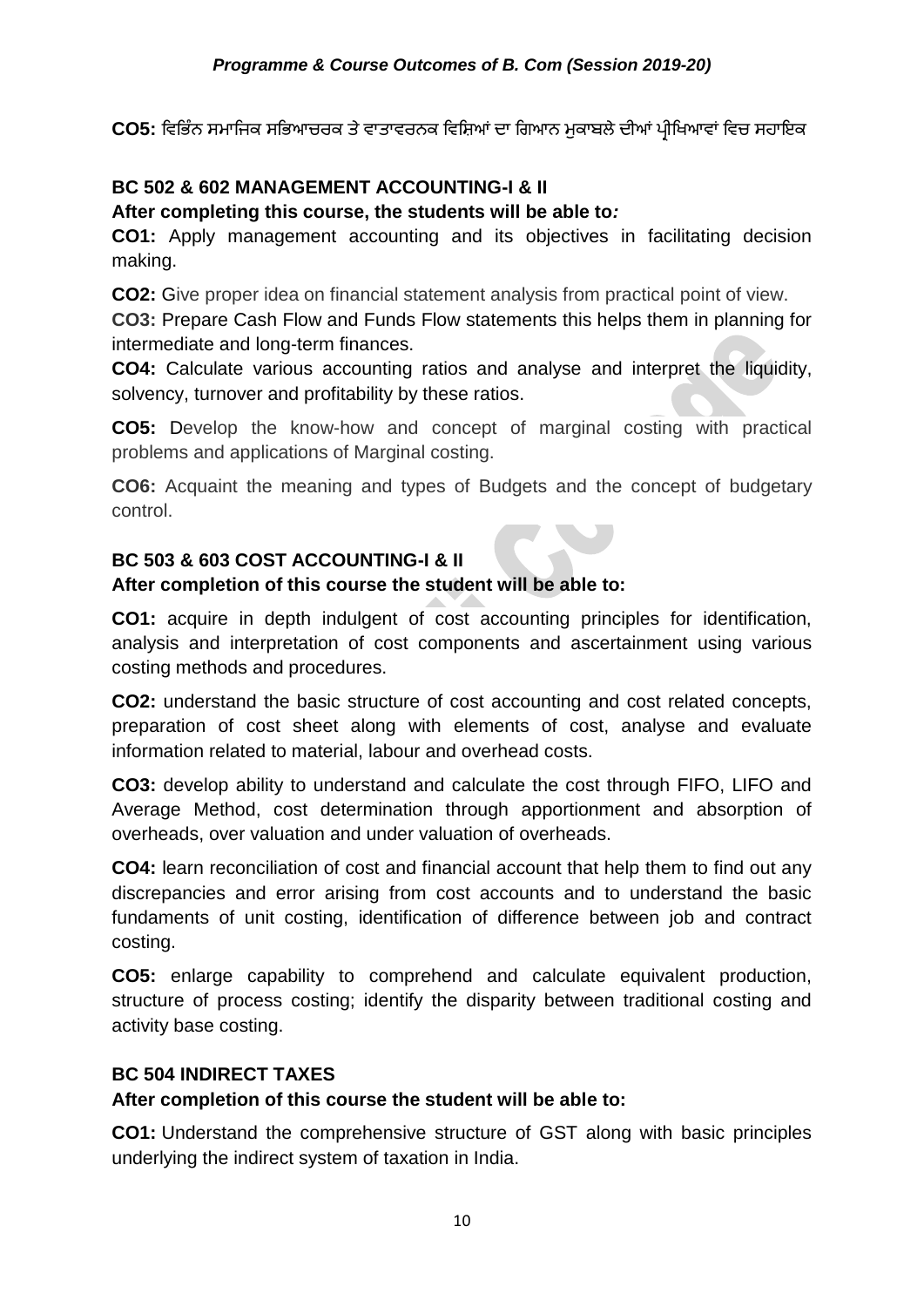**CO2:** Determine taxable event, taxable person, time, place and value of supply for implementation of SGST, CGST and IGST.

**CO3:** Get a better understanding of the registration process for claiming input tax credit and requirement of filing various forms and documents like tax invoice, debit note, credit note and bill of supply etc.

**CO4:** Describe the powers and functions of GST Council and its role in the administration of GST.

**CO5:** Compare the previous tax system and the present GST regime to critically examine the strengths and weaknesses of both systems.

**CO6:** Familiarize with types of custom duty, the modes of valuation, exemptions and procedures applicable for exports and imports under indian customs act.

#### **BC 505 AUDITING**

**After completion of this course the student will be able to:**

**CO1:** Know the basic principles governing an Audit and importance of an error-free financial statement.

**CO2:** Get deeper insight in the role of Institute of Chartered Accountants of India for issuing auditing standards to conduct audit and other assurance engagements.

**CO3:** Understand auditors' qualifications, disqualification, rights, duties and liabilities and acquire knowledge of audit evidence and documentation.

**CO4:** Describe the procedure of vouching of cash and trading transactions, assets and liabilities in financial statements along with understanding of inherent risk involved in assessing and evaluating the financial statements.

**CO5:** Discuss the process of formulating the audit report and communicating the same to the client and the recent changes rising in the field of Auditing with special reference to Tax Audit and management Audit.

#### **BC 506 CORPORATE FINANCE**

#### **After completing this course the students will be able to:**

**CO1:** Study the different techniques and methods while calculating time value of money and the applicability of the concept of corporate finance to understand the managerial Decisions and Corporate Capital Structure

**CO2:** Understand the objectives and process of investment decisions, its evaluation criteria using different techniques and models.

**CO3:** Enlighten alternative sources of finance and investment opportunities and their suitability in particular conditions

**CO4:** Measure the criteria of proportionate investment in different securities under the capital structure decision.

**CO5:** Apply different dividend theories while taking decisions concerning dividend pay-out ratio.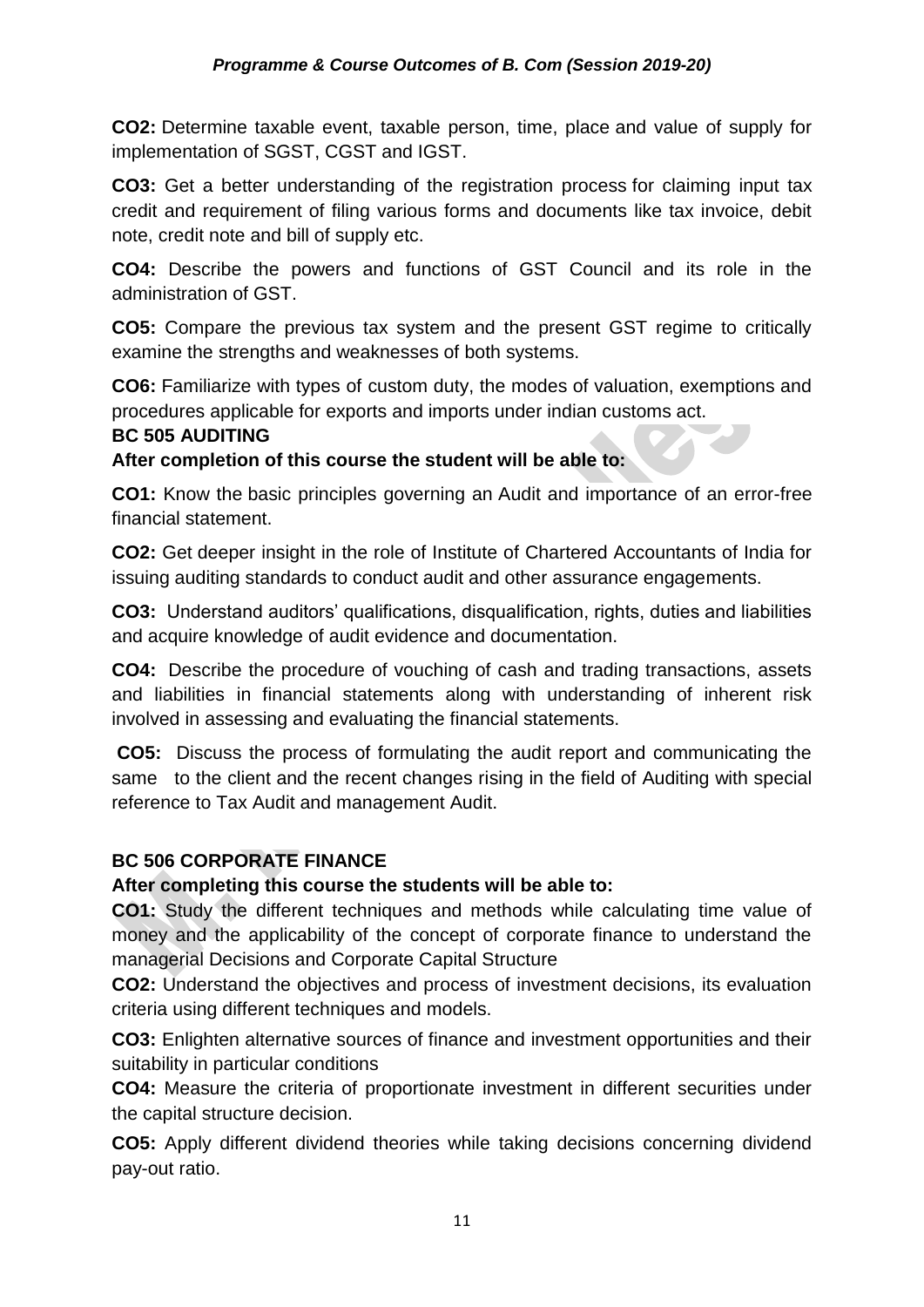**CO6:** Analyse different issues which evaluate the requirements of working capital for the company's efficient performance.

#### **BC 601 Punjabi**

CO1: ਅੰਗਰੇਜ਼ੀ ਤੋਂ ਪੰਜਾਬੀ ਅਨਵਾਦ ਕਰਦੇ ਹੋਏ ਭਾਸ਼ਾਈ ਸਾਂਝਾਂ ਅਤੇ ਵਖਰੇਵਿਆਂ ਬਾਰੇ ਜਾਨਣ ਦੇ ਸਮਰੱਥ ਹੋਣਗੇ

**CO2:** ਹਸਵਲ ਪ੍ਰੀਹਖਆਵਾਂ ਹਵਚ ਪ੍ੰ ਜਾਬੀ ਭਾਸ਼ਾ ਦਾ ਅਹਿਐਨ ਉਿਨਾਂ ਨ ੰ ਮਜਬ ਤ ਆਿਾਰ ਪ੍ਰਦਾਨ ਕਰੇਗਾ

CO3: ਵਿਦਿਆਰਥੀ ਤਕਨੀਕ ਦੇ ਦੌਰ ਵਿਚ ਹੁੰਦੇ ਹੋਏ ਲੋਕਧਾਰਾਈ ਰੁਪਾਂਤਰਣ ਦੇ ਬੋਧ ਬਾਰੇ ਗਿਆਨ ਹਾਸਿਲ ਕਰਨਗੇ

**CO4:** ਹਵਹਦਆਰਥੀਆਂ ਹਵਚ ਅਨੁਵਾਦ ਰਾਿੀਂ ਬਿੁ-ਭਾਸ਼ਾਈ ਯੋਗਤਾ ਦਾ ਹਨਰਮਾਣ

CO5: ਵਿਦਿਆਰਥੀ ਪੰਜਾਬ ਦੀ ਲੋਕਧਾਰਾ/ਸਭਿਆਚਾਰ ਬਾਰੇ ਪ੍ਰਪਤ ਗਿਆਨ ਰਾਹੀਂ ਆਪਣੀਆਂ ਪਰੰਪਰਾਵਾਂ ਦਾ

ਸਮਕਾਲ ਨਾਲ ਵਰ ਮੇਚ ਕੇ ਮਲਾਂਕਣ ਕਰਨ ਦੇ ਸਮਰੱਥ ਹੋਣਗੇ

CO6: ਵਿਦਿਆਰਥੀ ਮੀਡੀਆ ਤੇ ਤਕਨੀਕ ਰਾਹੀਂ ਲੋਕਧਾਰਾਈ ਅੰਸ਼ਾਂ ਦੀ ਕੀਤੀ ਜਾ ਰਹੀ ਪੇਸ਼ਕਾਰੀ ਸਬੰਧੀ ਪੱਖ

ਤੇਵਿਪੱਖ ਵਿਚ ਆਪਣੇ ਵਿਚਾਰ ਬਣਾਉਣ ਦੇ ਸਮਰੱਥ ਹੋਣਗੇ

CO7: ਪੰਜਾਬੀ ਭਾਸ਼ਾ ਦੇ ਵਿਆਕਰਨਕ ਸੰਗਠਨ ਵਿਚ ਕਾਰਜਸ਼ੀਲ ਤਕਨੀਕੀ ਪੱਖਾਂ ਦੀ ਜਾਣਕਾਰੀ ਉਹਨਾਂ ਨੂੰ

ਮਿਆਰੀ ਭਾਸ਼ਾ ਸਿਰਜਣ ਦੇ ਸਮਰੱਥ ਬਣਾਏਗੀ

#### **BC 604 BUSINESS ENVIRONMENT**

#### **After completion of this course the student will be able to:**

**CO1:** Understand relationship between environment and business, significance and changing dimensions of business environment.

**CO2**: Analyse changing trends in micro and macro variables in India including the conceptual framework of BOP, employment, income, money supply, price level, saving and investment trends in the economy.

**CO3:** Grasp the importance of planning undertaken by the government of India and familiarize with Economic System & its types, growth and performance of public and private sector in India.

**CO4:** Understand importance of Fiscal, Monetary and New economic policy and their impact on Indian economy.

**CO5:** Interpret the current trends in India's foreign trade and the functioning of international economic groupings.

#### **BC 605 ENTREPRENUERSHIP AND GOVERNANACE**

#### **After completing this course, the students will be able to:**

**CO1:** Understand the needs and beginning of entrepreneurial class and communicate the applicability of different entrepreneurial theories.

**CO2:** Evaluate the different factors who affect the growth of entrepreneurs and developments of women entrepreneurship.